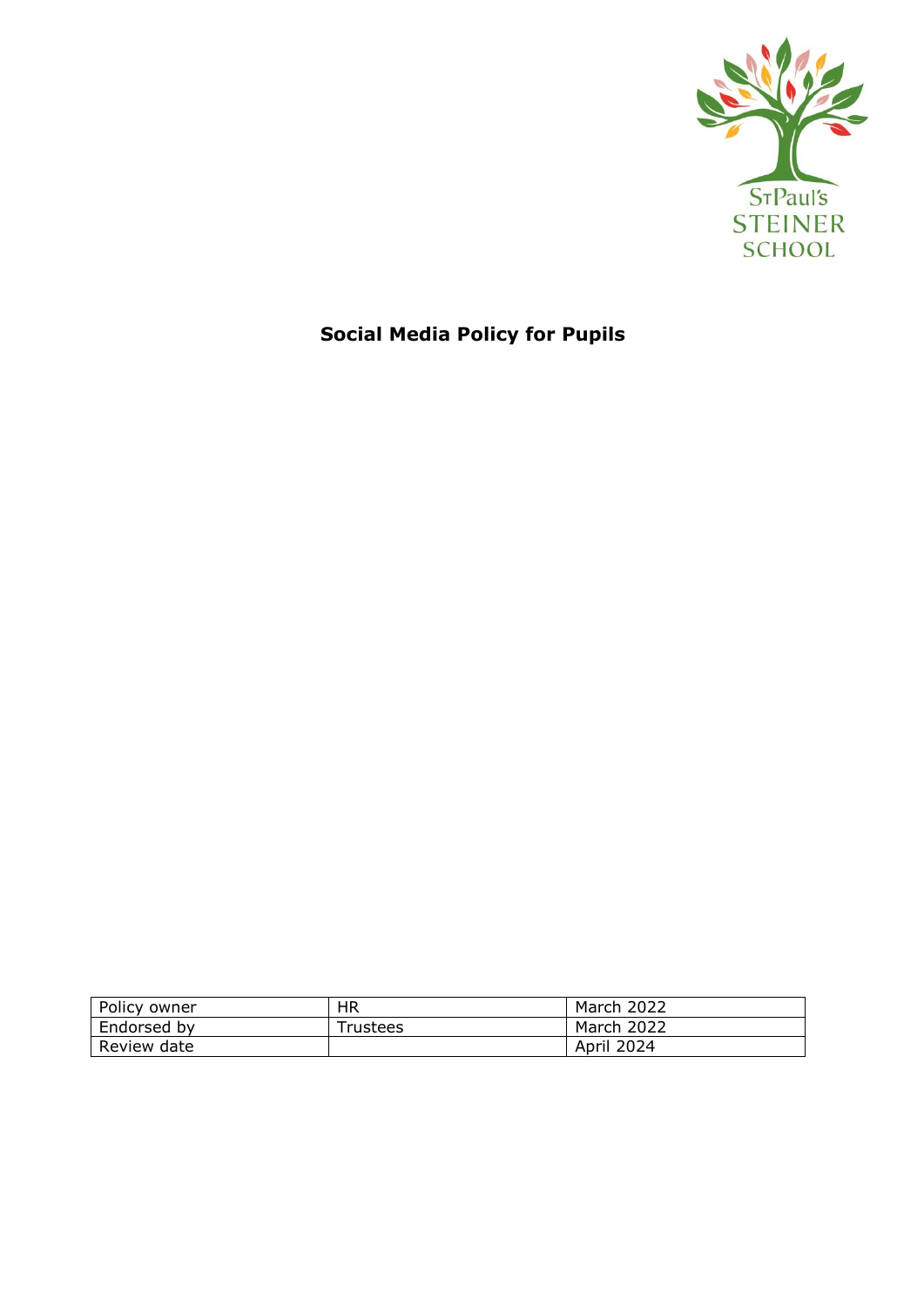## **Social Media Policy for Pupils**

St Paul's Steiner School works on the principle that if we don't manage our social media reputation, someone else will.

Online Reputation Management (ORM) is about understanding and managing our digital footprint (everything that can be seen or read about the school online). Few parents will apply for a school place without first 'googling' the school, and the Ofsted pre-inspection check includes monitoring what is being said online (Mumsnet is a favourite).

Negative coverage almost always causes some level of disruption. Up to half of all cases dealt with by the Professionals Online Safety Helpline (POSH: [helpline@saferinternet.org.uk\)](mailto:helpline@saferinternet.org.uk) involve schools' (and staff members') online reputation.

Accordingly, we manage and monitor our social media footprint carefully to know what is being said about the school and to respond to criticism and praise in a fair, responsible manner. We have an official Instagram account and a Facebook account.

Tamara Allen is responsible for managing our Facebook & Google Reviews accounts and Ethan Reeves is responsible for our Instagram account. They follow the guidance in the LGfL / Safer Internet Centre online-reputation management document [here.](https://static.lgfl.net/LgflNet/downloads/online-safety/LGfL-OS-Advice-Online-Reputation-Managment-for-Schools.pdf)

### **Staff, Pupils' and Parents' Social Media Presence**

Social media (including here all apps, sites and games that allow sharing and interaction between users) is a fact of modern life, and as a school, we accept that many parents, staff and pupils will use it. However, as stated in the acceptable use policies which all members of the school community sign, we expect everybody to behave in a positive manner, engaging respectfully with the school and each other on social media, in the same way as they would face to face.

This positive behaviour can be summarised as not making any posts which are or could be construed as bullying, aggressive, rude, insulting, illegal or otherwise inappropriate, or which might bring the school or (particularly for staff) teaching profession into disrepute. This applies both to public pages and to private posts, e.g. parent chats, pages or groups.

If parents have a concern about the school, we would urge them to contact us directly and in private to resolve the matter. If an issue cannot be resolved in this way, the school complaints procedure should be followed. Sharing complaints on social media is unlikely to help resolve the matter, but can cause upset to staff, pupils and parents, also undermining staff morale and the reputation of the school (which is important for the pupils we serve).

Many social media platforms have a minimum age of 13 (note that WhatsApp is 16+). We ask parents to respect age ratings on social media platforms wherever possible and not encourage or condone underage use. It is worth noting that Online Harms regulation is likely to require more stringent age verification measures over the coming years.

However, the school has to strike a difficult balance of not encouraging underage use at the same time as needing to acknowledge reality in order to best help our pupils/students to avoid or cope with issues if they arise. Online safety lessons will look at social media and other online behaviour, how to be a good friend online and how to report bullying, misuse, intimidation or abuse. However, children will often learn most from the models of behaviour they see and experience, which will often be from adults.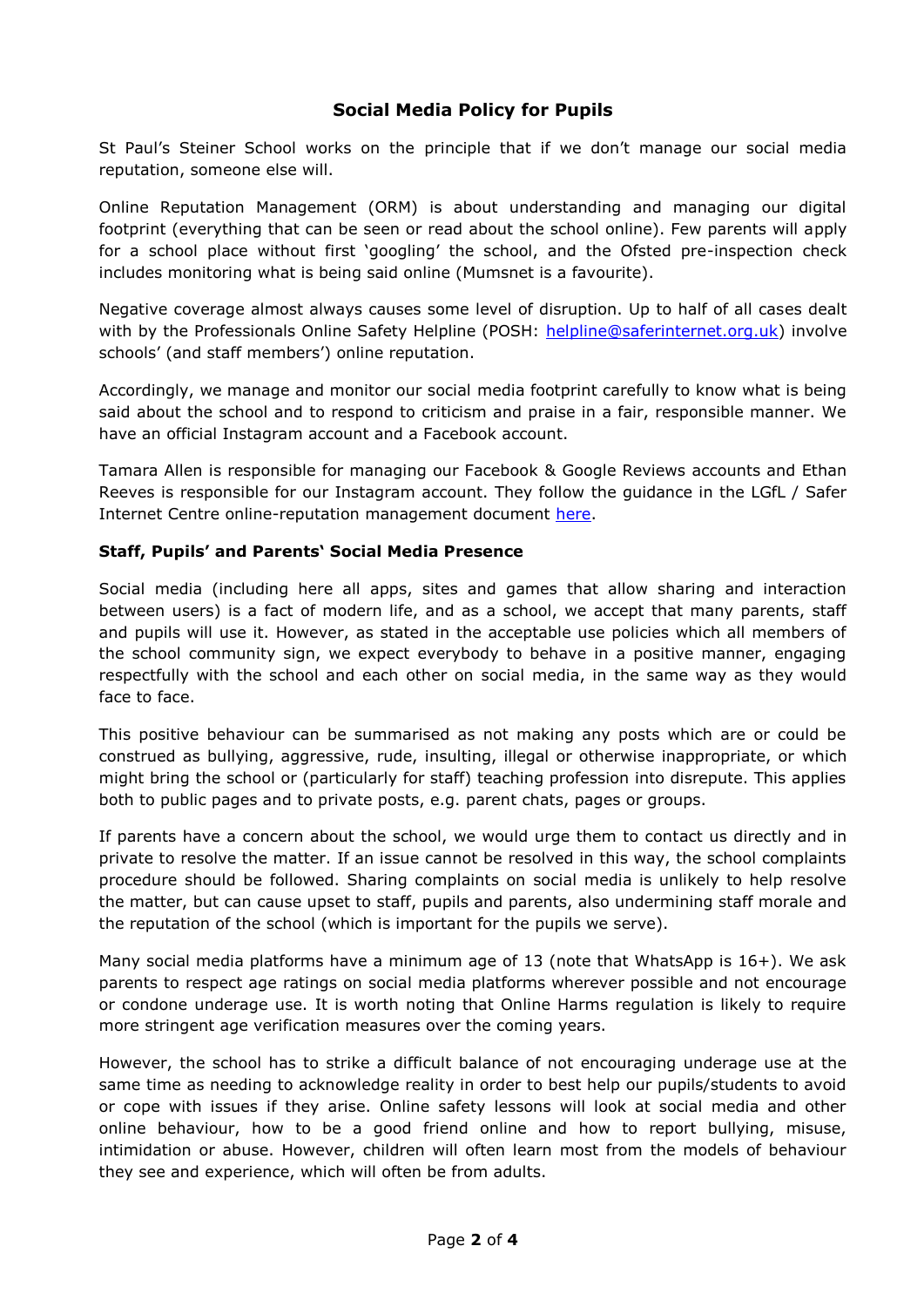Parents can best support this by talking to their children about the apps, sites and games they use (you don't need to know them – ask your child to explain it to you), with whom, for how long, and when (late at night / in bedrooms is not helpful for a good night's sleep and productive teaching and learning at school the next day). You may wish to use the Digital [Family Agreement](https://parentsafe.lgfl.net/digital-family-agreement) with example statements to help families agree on shared expectations around time spent on devices, and ground rules like no phones at the table or in the bedroom at night-time, and refer to the [Top Tips for Parents](https://static.lgfl.net/LgflNet/downloads/digisafe/Parent-Top-Tips-Safe-Online-Corona.pdf) poster along with tips around parental controls, settings, apps and games, and introduce the [Children's Commission Digital 5 A Day](https://www.childrenscommissioner.gov.uk/our-work/digital/5-a-day/) all available at [parentsafe.lgfl.net.](https://parentsafe.lgfl.net/)

The school has an official Facebook and Instagram account (managed by Ms Freeman and Mr Reeves) and will respond to general enquiries about the school, but asks parents/carers not to use these channels to communicate about their children.

Email is the official electronic communication channel between parents and the school, and communication between staff and pupils are done on Google classroom.

Pupils are not allowed\* to be 'friends' with or make a friend request\*\* to any staff, governors, volunteers and contractors or otherwise communicate via social media.

Pupils are discouraged from 'following' staff, trustees, volunteer or contractor public accounts (e.g. following a staff member with a public Instagram account). However, we accept that this can be hard to control (but this highlights the need for staff to remain professional in their private lives). In the reverse situation, however, staff must not follow such student's public accounts.

\* Exceptions may be made, e.g. for pre-existing family links, but these must be approved by the Headteacher, and should be declared upon entry of the pupil or staff member to the school).

\*\* Any attempt to do so may be a safeguarding concern or disciplinary matter and should be notified to the DSL (if by a child) or to the Headteacher (if by a staff member).

Staff are reminded that they are obliged not to bring the school or profession into disrepute and the easiest way to avoid this is to have the strictest privacy settings and avoid inappropriate sharing and oversharing online. They should never discuss the school or its stakeholders on social media and be careful that their personal opinions might not be attributed to the school, bringing the school into disrepute.

The serious consequences of inappropriate behaviour on social media are underlined by the fact that during the last 5 years, there have been 263 Prohibition Orders issued by the Teacher Regulation Agency to teaching staff that involved misuse of social media/technology.

All members of the school community are reminded that particularly in the context of social media, it is important to comply with the school policy on Digital Images and Video and permission is sought before uploading photographs, videos or any other information about other people.

The statements of the Acceptable Use Policies (AUPs) which all members of the school community have signed are also relevant to social media activity, as is the school's Data Protection Policy.